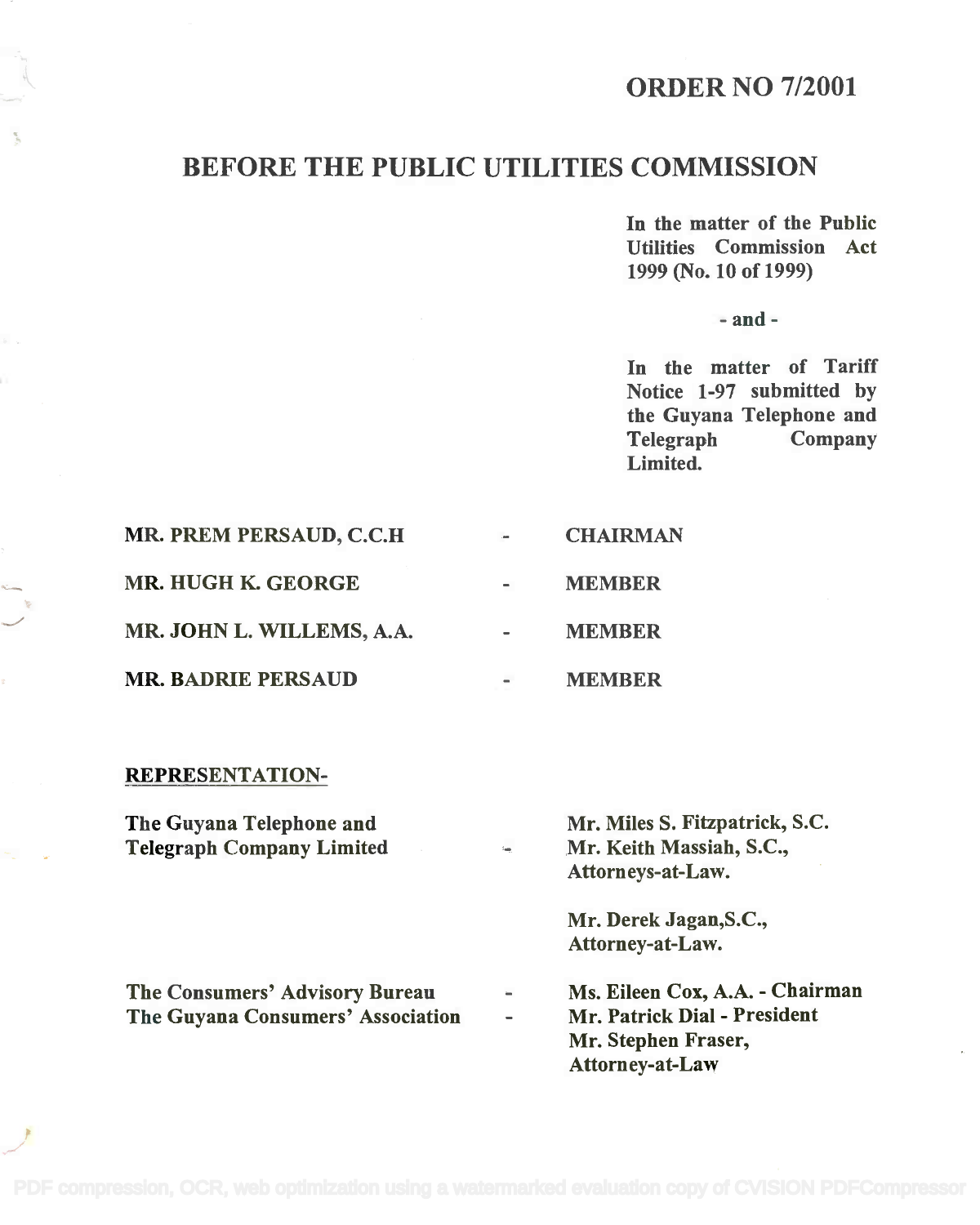On June 18, 1990, Atlantic TeleNetwork (ATN) and the Government of Guyana entered into a Purchase Agreement (Agreement) that transferred 80% ownership in Guyana Telephone and Telegraph Company Limited (GT&T) to ATN. Subsequent to the agreement, the Public Utilities Commission of Guyana (PUC) was established as the regulatory body required in the agreement:

Specifically:

The government covenants and undertakes to establish an independent statutory The government covenants and undertakes to establish an independent statutory authority (hereinafter referred to as the "Authority") to regulate the operations of authority (hereinafter referred to as the "Authority") to regulate the operations of companies or other persons engaged in providing telecommunication services and operating in Guyana and with view to securing compliance with relevant laws of Guyana and to protecting the interests of persons making use of such services Guyana and to protecting the interests of persons making use of such services (hereinafter referred to as subscribers).§ 6.7 (hereinafter referred to as subscribers).§ 6.7

Without prejudice to the generality of the foregoing, the Authority will be Without prejudice to the generality of the foregoing, the Authority will be empowered to determine questions as to the reasonableness of rates charged by empowered to determine questions as to the reasonableness of rates charged by GT&T for services rendered by it and the decision of the Authority will be GT&T for services rendered by it and the decision of the Authority will be binding on  $GT\&T$ .  $\S 6.8$ 

The Agreement specifically highlighted the methodology and rate of return by

which this Commission may regulate GT&T.

....GT&T shall be entitled to a minimum rate of return of 15% on capital dedicated to public use. The revenue requirement shall be calculated on a rate of return methodology to be mutually agreed by the Government and ATN prior to the establishment of a Regulatory Body or any other agency charged with the the establishment of a Regulatory Body or any other agency charged with the responsibility of regulating the rate of return for GT&T. Unless and until such responsibility of regulating the rate of return for GT&T. Unless and until such mutual agreement is reached between the Government and ATN, the revenue mutual agreement is reached between the Government and ATN, the revenue requirement shall be calculated on the basis of GT&T's entire property plant and equipment pursuant to a rate of return methodology consistent with the practices equipment pursuant to a rate of return methodology consistent with the practices and procedures of the United States of America Federal Communication and procedures of the United States of America Federal Communication Commission. § 6.9b Commission. § 6.9b

The PUC Act establishing the Commission was passed and later amended.

Section 33 of the PUC Act 1990 as amended states specifically: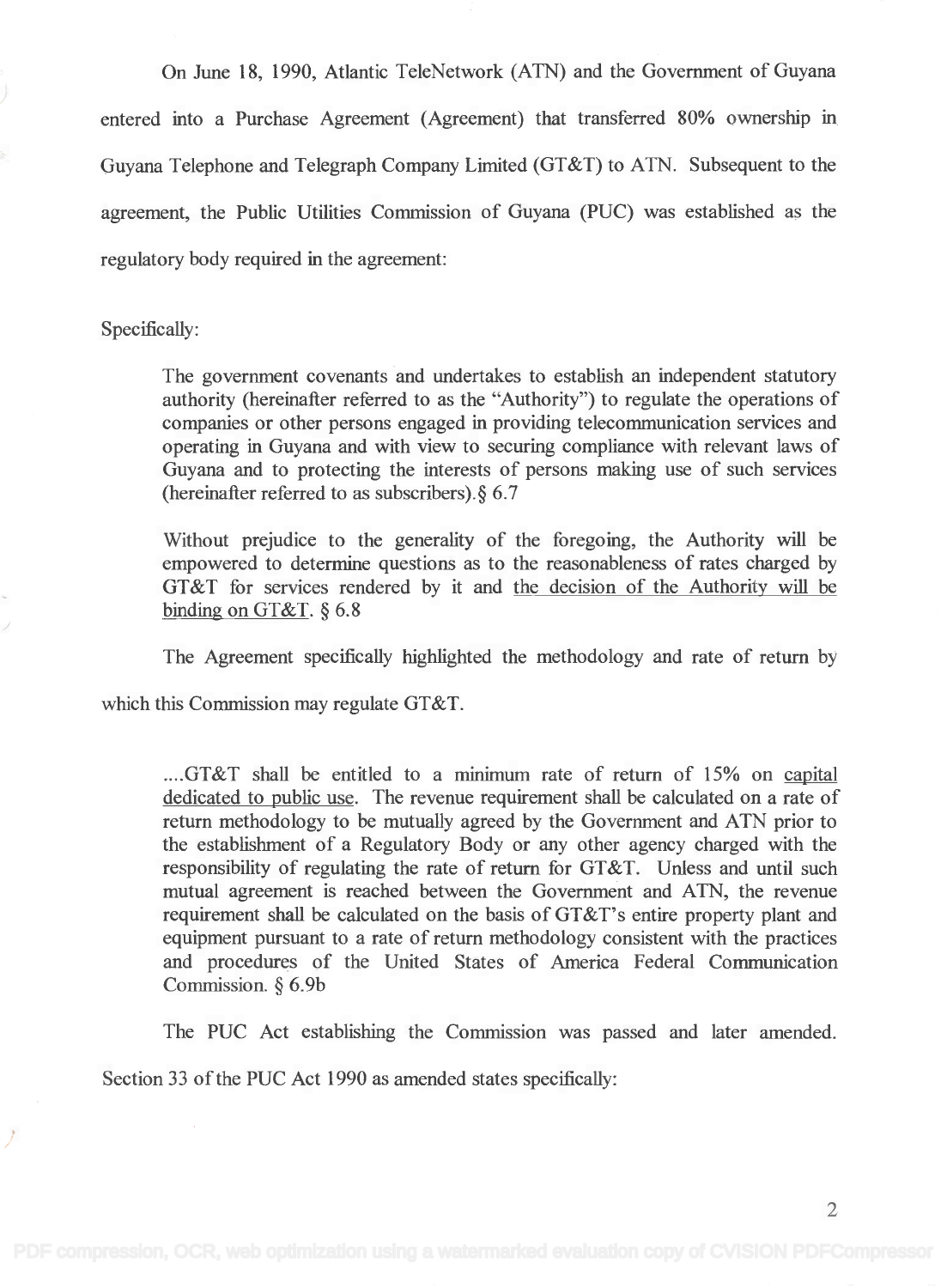Where the Government and a public utility have entered into an agreement Where the Government and a public utility have entered into an agreement specifying- specifying -

- (a) the rate of return the public utility is entitled to in respect of the capital (a) the rate of return the public utility is entitled to in respect of the capital invested or dedicated to providing any service; or invested or dedicated to providing any service; or
- (b) the principles on the basis of which such rate of return is to be determined, (b) the principles on the basis of which such rate of return is to be determined, the Commission shall give effect to such agreement in determining the the Commission shall give effect to such agreement in determining the rate a public utility is entitled to demand or receive from any consumer or class of consumers or generally from all consumers in relation to the class of consumers or generally from all consumers in relation to the service. service.

The PUCs responsibilities with respect to the regulation of GT&T are contained

in Section 32 of the PUC Act of 1990 as amended which states specifically:

- (1) Every rate made, demanded or received by any public utility, from persons (1) Every rate made, demanded or received by any public utility, from persons making use of the service provided by it, shall be fair and reasonable and making use of the service provided by it, shall be fair and reasonable and in conformity with such rates as the Commission may from time to time in conformity with such rates as the Commission may from time to time prescribe. prescribe.
- (2) In determining the rate a public utility may charge for any service (2) In determining he rate a public utility may charge for any service provided by it, the Commission shall have regard to consumer interest and provided by it, the Commission shall have regard to consumer interest and investor interest and to the rate of return obtained in other enterprises investor interest and to the rate of return obtained in other enterprises having commensurate risks, provision of safe and adequate service at having commensurate risks, provision of safe and adequate service at reasonable costs, and to assuring the financial integrity of the enterprise. reasonable costs, and to assuring the financial integrity of the enterprise.

We note that it is a well-established regulatory principle that the burden of proof is that of the utility and not of the PUC and its Staff.

### II PROCEDURAL HISTORY

On December 31, 1997 The Guyana Telephone and Telegraph Company Limited applied for a change of rates through Tariff Notice 1-97. These changes in rates were based upon GT&T's opinion that the rates currently in effect were insufficient to earn the 15% return stipulated in the Agreement. This return calculation was based entirely upon

3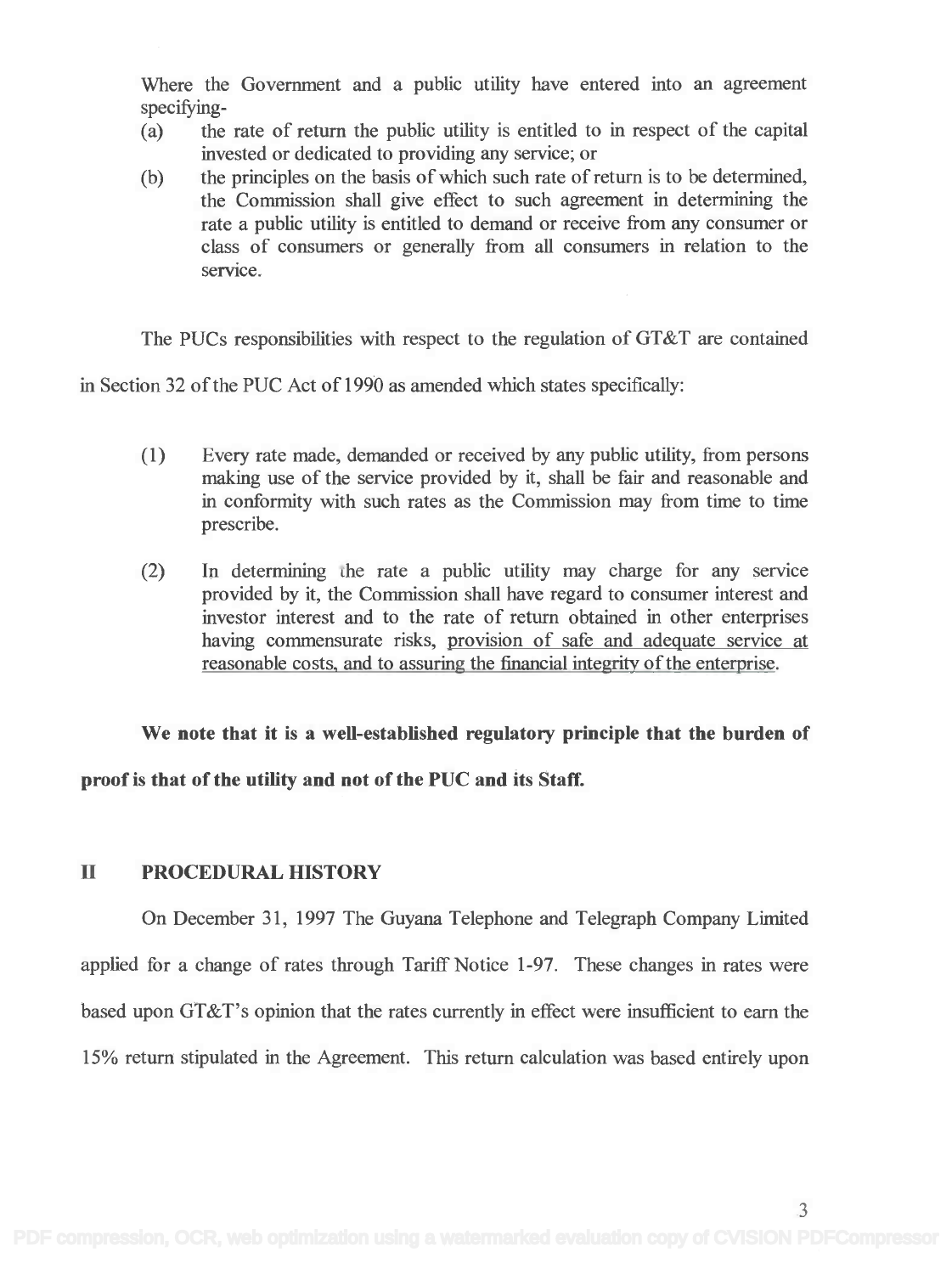forecasted earnings and rate base for the calendar year 1998. The Company's December forecasted earnings and rate base for the calendar year 1998. The Company's December 31 filing was based upon a fully forecasted test year. 31 filing was based upon a fully forecasted test year.

Information developed in discovery issued in that filing revealed that the Information developed in discovery issued in that filing revealed that the Company's December 1997 filing presumed certain regulatory treatments of items such Company's December 1997 filing presumed certain regulatory treatments of items such as return of and on excess costs over book value (goodwill), a rate allowance for as return of and on excess costs over book value (goodwill), a rate allowance for unsubstantiated increases in depreciation rates, a return on working capital without unsubstantiated increases in depreciation rates, a return on working capital without appropriate studies, etc. The Commission by order dated January 6, 1998 suspended this appropriate studies, etc. The Commission by order dated January 6, 1998 suspended this filing. filing.

After a hearing that took place on January  $26<sup>th</sup>$  1998, Order #1/98 was issued by the Commission establishing temporary rates for the services for which GT&T applied the Commission establishing temporary rates for the services for which GT&T applied for rate changes. This Order was later amended by Order #2/98 reducing the temporary for rate changes. This Order was later amended by Order #2/98 reducing the temporary rates for telephone rentals and installations (both residential and business) and for local rates for telephone rentals and installations (both residential and business) and for local calls. When Orders #1/1998 and #2/1998 were issued and established temporary rates for calls. When Orders #1/1998 and #2/1998 were issued and established temporary rates for GT&T, the Company was advised that the Commission would set permanent rates only GT&T, the Company was advised that the Commission would set permanent rates only after a thorough investigation of the Company's operations was completed. Before this after a thorough investigation of the Company's operations was completed. Before this process could be completed and permanent rates established in that docket, the process could be completed and permanent rates established in that docket, the Commission in proceedings filed by GT&T was restrained by Order Nisi No. 13-M Commission in proceedings filed by GT&T was restrained by Order Nisi No. 13-M issued by the High Court dated January 20, 1999. Therefore, the rates currently effective issued by the High Court dated January 20, 1999. Therefore, the rates currently effective are the interim rates from that filing. are the interim rates from that filing.

4 [PDF compression, OCR, web optimization using a watermarked evaluation copy of CVISION PDFCompressor](http://www.cvisiontech.com)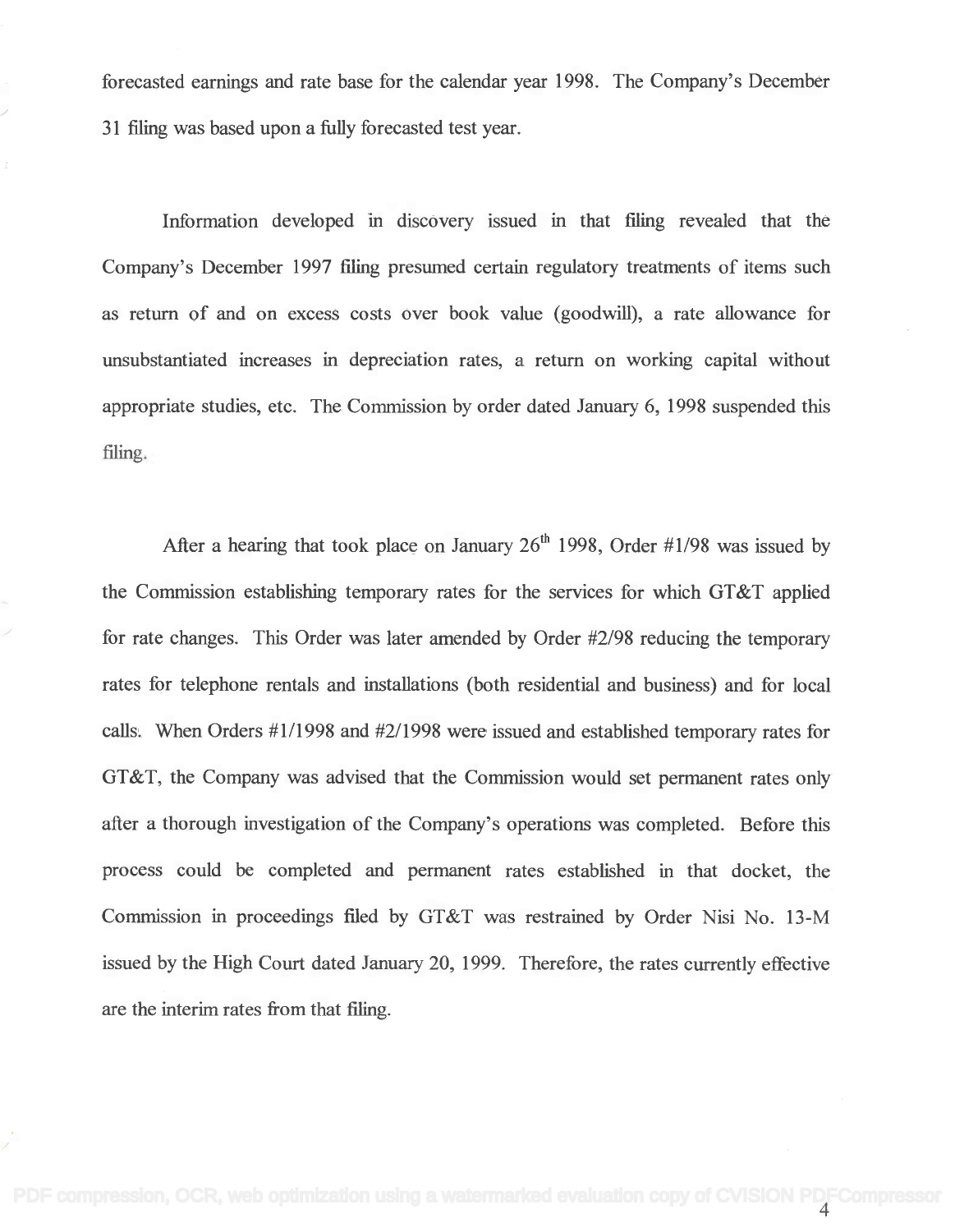On October 27, 1998, GT&T filed an amendment to Tariff Notice 1/97. This On October 27, 1998, GT&T filed an amendment to Tariff Notice 1/97. This amended filing was predicated on the following: amended filing was predicated on the following:

- 1. That there has been a 13% depreciation in the value of the Guyana dollar 1. That there has been a 13% depreciation in the value of the Guyana dollar against the US dollar since the initial filing. against the US dollar since the initial filing.
- 2. That AT&T has unilaterally decided to reduce the accounting rate agreed 2. That AT&T has unilaterally decided to reduce the accounting rate agreed between itself and GT&T from June 1998, and between itself and GT&T from June 1998, and
- 3. A 67% decrease in audiotext revenues. 3. A 67% decrease in audio text revenues.

The Commission by order dated November 09, 1998 suspended this filing and The Commission by order dated November 09, 1998 suspended this filing and again by order dated February 19, 1999. The suspension letter indicates that the again by order dated February 19, 1999. The suspension letter indicates that the expiration of the suspension period will be three months effective from February 24<sup>th</sup>.

We wish to advert attention to two important aspects which found their way in We wish to advert attention to two important aspects which found their way in the public domain by means of letters and releases to the press. the public domain by means of letters and releases to the press.

And also we must make reference to GT&T's submissions before us and And also we must make reference to GT&T's submissions before us and presented by Mr. Godfrey Statia, their consultant, who mentioned that the matter before presented by Mr. Godfrey Statia, their consultant, who mentioned that the matter before the Commission was pending for nearly four years. the Commission was pending for nearly four years.

(a) The delay in the hearing and determination of the matter was because of (a) The delay in the hearing and determination of the matter was because of both GT&T and the Consumers Association approaching the High Court both GT&T and the Consumers Association approaching the High Court to seek redress for what each thought were irregularities committed by the to seek redress for what each thought were irregularities committed by the Commission. Commission.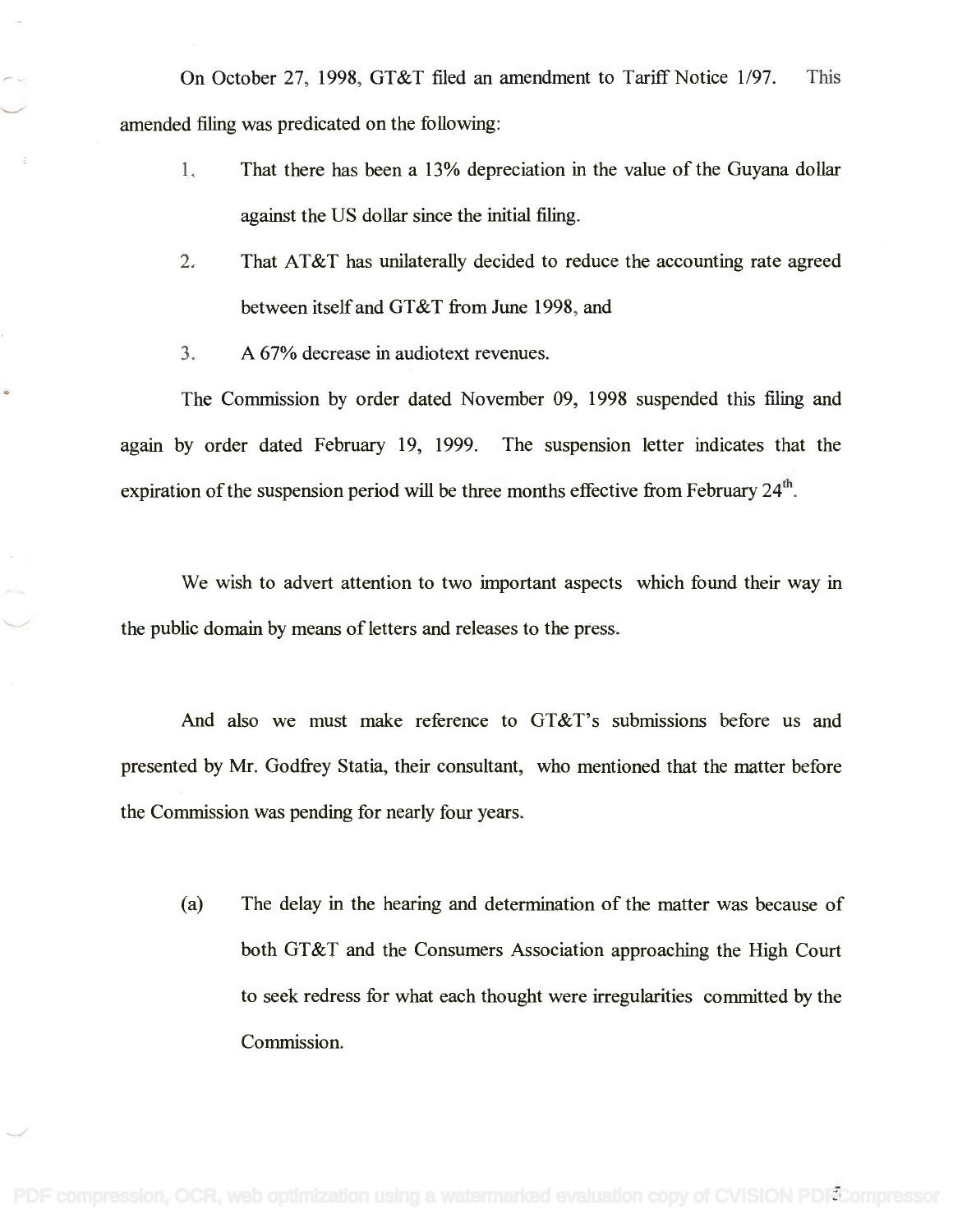GT&T was also successful in persuading a Judge of the High Court to grant an GT&T was also successful in persuading a Judge of the High Court to grant an order of injunction which prevented the previous Chairman from sitting in any matter involving GT&T. involving GT&T.

After GT&T's matters before the Courts were dealt with the Commission After GT&T's matters before the Courts were dealt with the Commission continued to hear the application in September 2000. It continued until December 2000 continued to hear the application in September 2000. It continued until December 2000 when the Consumer Associations took their turn to the High Court challenging the when the Consumer Associations took their turn to the High Court challenging the Commission's ruling that GT&T was entitled to 15% rate of return. Commission's ruling that GT&T was entitled to 15% rate of return.

The matter was discontinued in June 2001 and the Commission re-convened the hearing. hearing.

(b) GT&T's application before the Commission was for rate increases, and (b) GT&T's application before the Commission was for rate increases, and not for the rebalancing of the rates. Everyone seems to be looking forward not for the rebalancing of the rates. Everyone seems to be looking forward to and expects the Commission to rebalance rates when in January 2002 to and expects the Commission to rebalance rates when in January 2002 the accounting rates for overseas calls will be reduced. the accounting rates for overseas calls will be reduced.

It is now not unknown that GT&T had petitioned the FCC to waive its benchmark It is now not unknown that GT&T had petitioned the FCC to waive its benchmark order with respect to the reduction of the international accounting rates so far as it related to GT&T for five years. to GT&T for five years.

6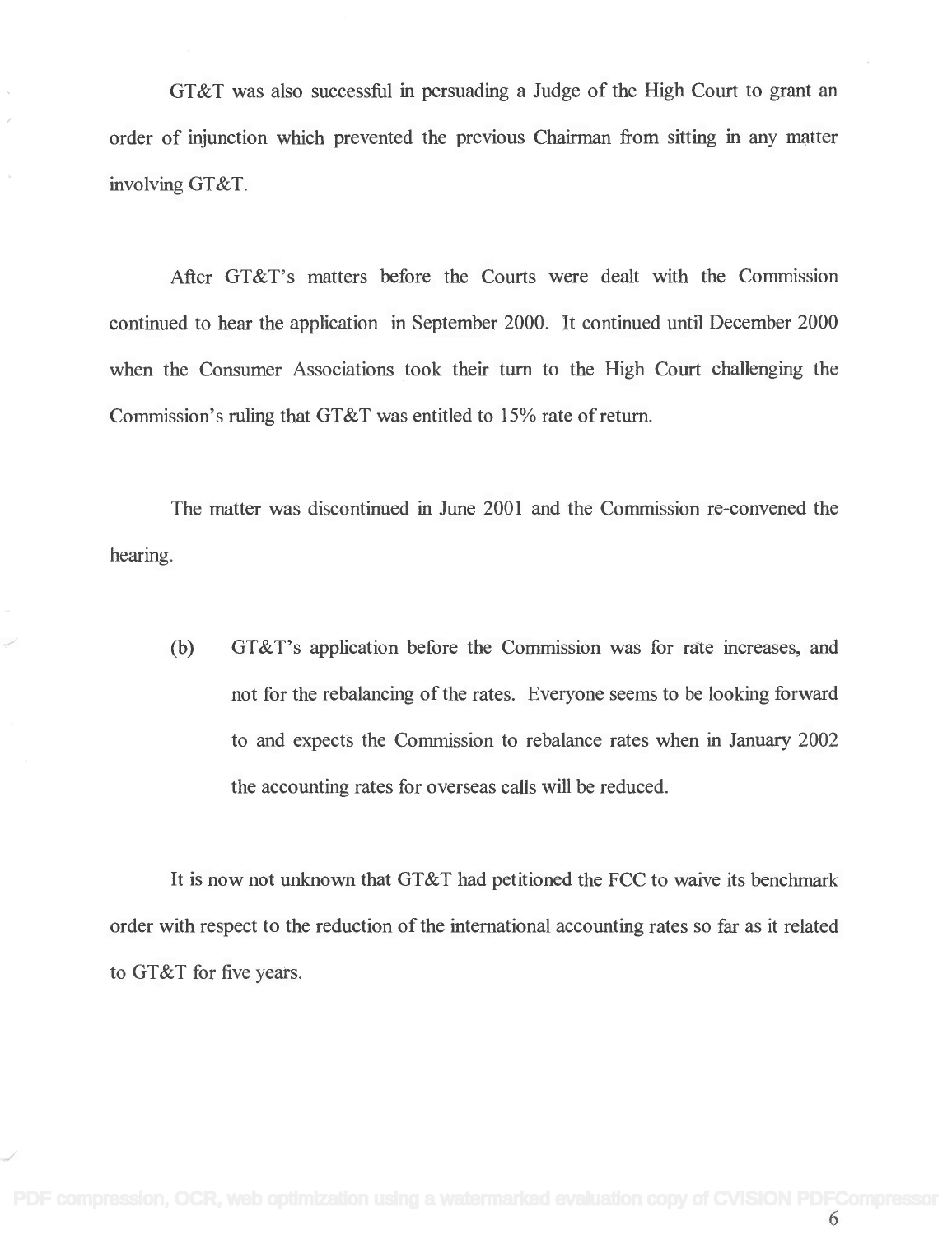When the FCC rejected their application in November 2001, there arose the When the FCC rejected their application in November 2001, there arose the urgency by GT&T to have the application before us expedited, and the concept of urgency by GT&T to have the application before us expedited, and the concept of rebalancing became a priority. rebalancing became a priority.

We only mention these details to clarify the position that the Commission did not neglect to do its duty and was only hamstrung by the activities of both GT&T and the neglect to do its duty and was only hamstrung by the activities of both GT&T and the Consumer Associations in the Courts. Consumer Associations in the Courts.

GT&T made reference to an order of the FCC and sought increases based on GT&T made reference to an order of the FCC and sought increases based on reduction in international settlement rates from 85 cents to 65 cents per minute. But they reduction in international settlement rates from 85 cents to 65 cents per minute. But they never negotiated new rates with their international carrier. That resulted in severe never negotiated new rates with their international carrier. That resulted in severe difficulty due to lines restriction from the USA when AT&T refused to continue its difficulty due to lines restriction from the USA when AT&T refused to continue its services unless GT&T agreed to a reduction. The FCC had suggested that rates be services unless GT&T agreed to a reduction. The FCC had suggested that rates be reduced on a gradual scale until January 2002; but regrettably Guyana did not benefit by reduced on a gradual scale until January 2002; but regrettably Guyana did not benefit by this move. But settlement rates in the Caribbean were gradually reduced over the years since the FCC's order. since the FCC's order.

The position in Guyana is that the international settlement rates will take a sudden The position in Guyana is that the international settlement rates will take a sudden dive from 85 cents to 23 cents; and at that stage the question of rate rebalancing may dive from 85 cents to 23 cents; and at that stage the question of rate rebalancing may have to be considered. have to be considered.

In determining the issues at hand, we consider all that was urged by the parties. In determining the issues at hand, we consider all that was urged by the parties. We have included the Revenues and Expenditures from the Cellular Operations in this We have included the Revenues and Expenditures from the Cellular Operations in this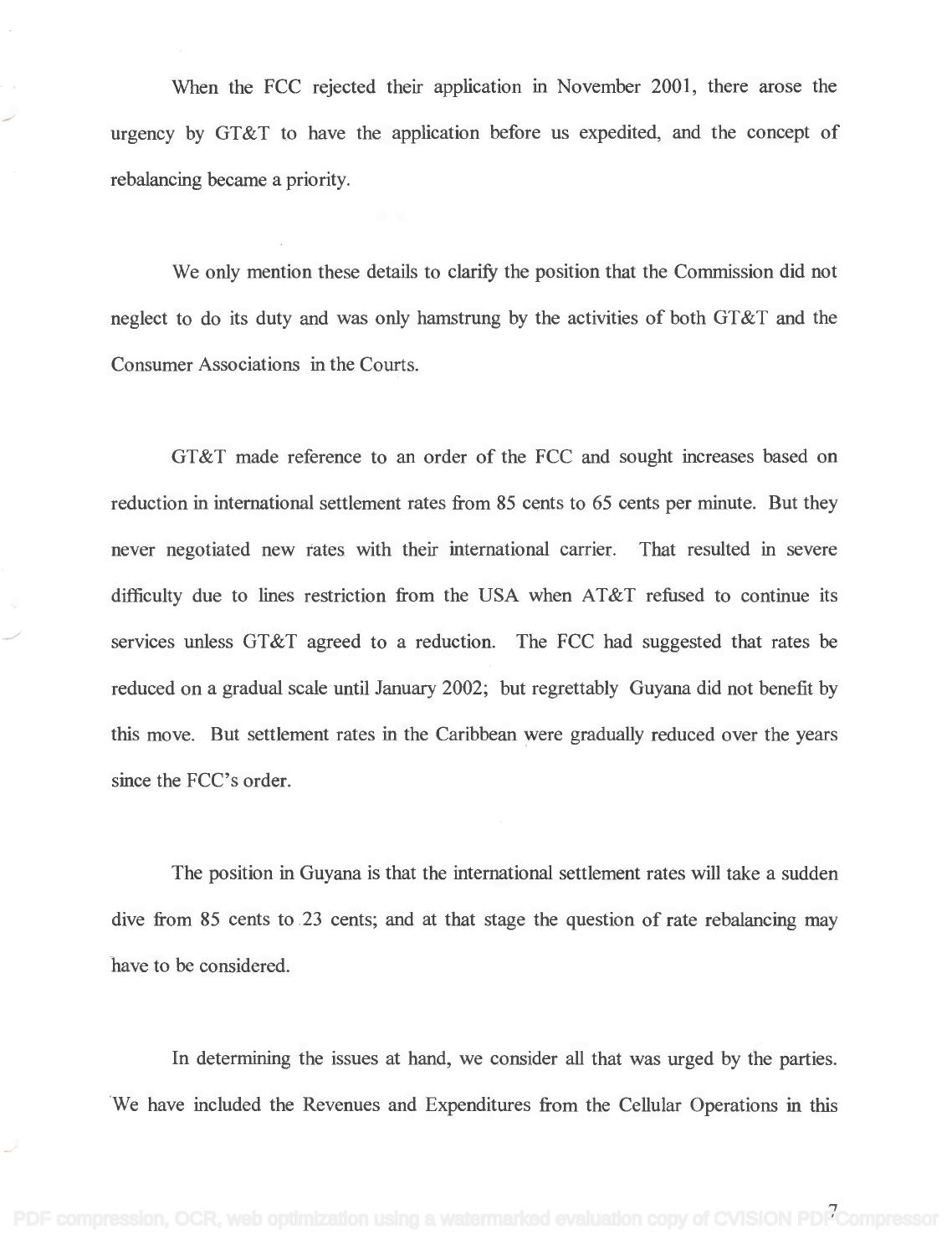Filing, as GT&T themselves have done. The Cellular Operations is making well over Filing, as GT&T themselves have done. The Cellular Operations is making well over twenty percent (20%) rate of return. twenty percent (20%) rate of return.

#### Calculation of Rate of Return Calculation of Rate of Return

We made the following adjustments in calculating the average rate base: We made the following adjustments in calculating the average rate base:

- (a) We eliminated the Franchise Asset from the test year; (a) We eliminated the Franchise Asset from the test year;
- (b) We allowed the sum of G\$1 billion for working capital; (b) We allowed the sum ofG\$l billion for working capital;
- (c) We removed the debt service related to the requirements of GT&T's loan; (c) We removed the debt service related to the requirements ofGT&T's loan; as hereunder: - as hereunder:-

#### Franchise Assets: **Franchise** Assets:

Franchise Asset (the excess purchase price over the book value), also Franchise Asset (the excess purchase price over the book value), also known as goodwill, is not one of the items permitted in the practice and known as goodwill, is not one of the items permitted in the practice and procedures of the FCC (Part 65). For this reason the item was removed procedures of the FCC (Part 65). For this reason the item was removed from the rate base. from the rate base.

### Working Capital **Working Capital**

GT&T had submitted a lead-lag study, in response to the Staff Report of GT&T had submitted a lead-lag study, in response to the Staff Report of April 1999. Their study indicated that a working capital of G\$3.4 billion April 1999. Their study indicated that a working capital of G\$3.4 billion was required. A review of the results of the study indicates that the largest was required. A review of the results of the study indicates that the largest single driver of the requirement is international calls and the audiotext single driver of the requirement is international calls and the audiotext business. If the lag or revenue for these services is reduced, the business. If the lag or revenue for these services is reduced, the requirement for working capital would be significantly reduced. It would then seem likely that with the decrease in international accounting rates then seem likely that with the decrease in international accounting rates

8 i provinci po predstavanja po provinci po predstavanja po predstavanja po predstavanja po predstavanja po pr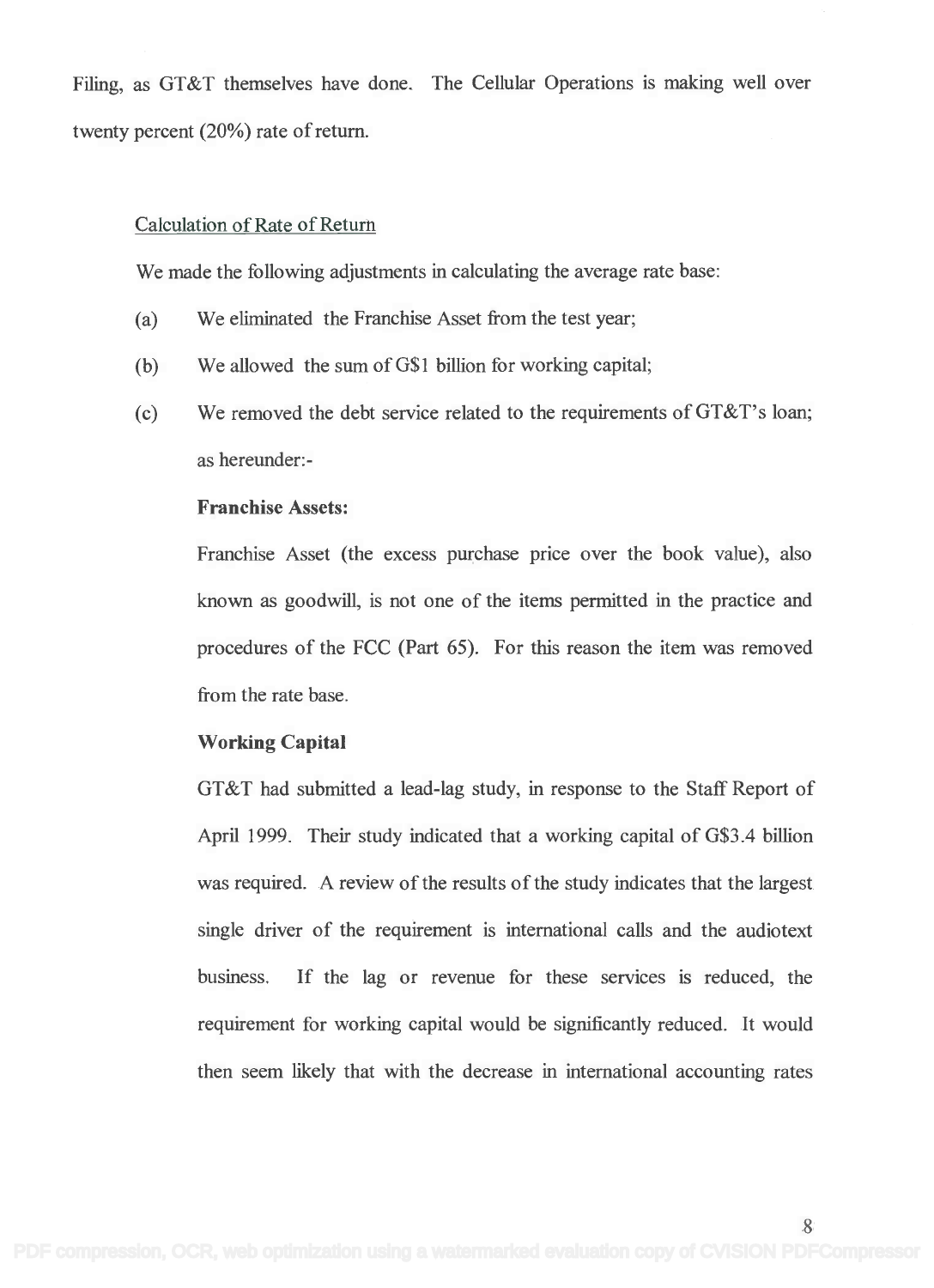for US calls,, there will be a reduction in the revenue and therefore in the requirement for working capital. requirement for working capital.

Given the above, an allowance of G\$1 billion dollars is reasonable at this Given the above, an allowance of G\$1 billion dollars is reasonable at this time, and further adjustments could be made at another Rate Case time, and further adjustments could be made at another Rate Case Hearing. Hearing.

#### Debt Service Reserve **Debt Service Reserve**

The FCC rules for determining rate base does not provide for this item. The FCC rules for determining rate base does not provide for this item. Interest is earned on the balances throughout the year. It is inappropriate for the ratepayer to be required to pay an additional 15% on this balance, for the ratepayer to be required to pay an additional 15% on this balance, since the shareholders already benefits from interest income. since the shareholders already benefits from interest income.

#### Valuation of Assets **Valuation of** Assets

In March 1999 GT&T submitted the December 1998 unaudited results. In March 1999 GT&T submitted the December 1998 unaudited results. The balance sheet appears to reflect the increase in the valuation of the The balance sheet appears to reflect the increase in the valuation of the US dollars versus the Guyana dollars, without the PUC's approval. No US dollars versus the Guyana dollars, without the PUC's approval. No adjustment was made to reverse this increase in calculating the rate base. adjustment was made to reverse this increase in calculating the rate base.

### Depreciation **Depreciation**

The depreciation rates for fixed assets were changed by GT&T without The depreciation rates for fixed assets were changed by GT&T without PUC's approval. This is not the norm before the FCC or US state-level PUC's approval. This is not the norm before the FCC or US state-level regulatory commissions. The depreciation expense was accepted for regulatory commissions. The depreciation expense was accepted for determining the proposed rates. The Commission expects that GT&T will determining the proposed rates. The Commission expects that GT&T will seek its approval for any change in depreciation rates. seek its approval for any change in depreciation rates.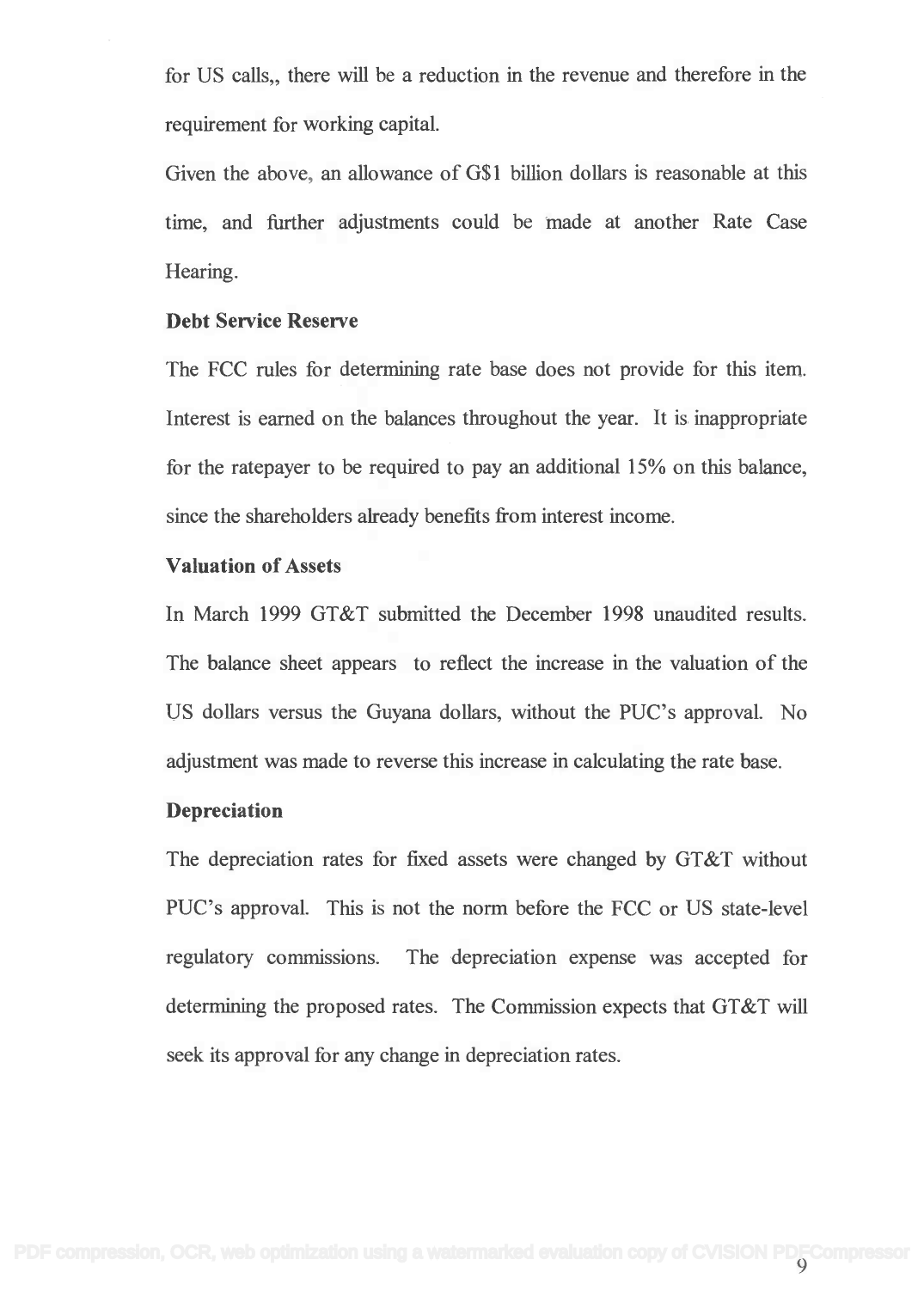### Income/Expenditure Calculation **Income/Expenditure Calculation**

Advisory Fees paid to the parent company ATN, is disallowed as an Advisory Fees paid to the parent company ATN, is disallowed as an expense. GT&T pays the advisory fees without record of services, expense. GT&T pays the advisory fees without record of services, invoices and without arms length dealings. Since this is a transaction with an affiliate, the inclusion of this expense for ratemaking purposes is not an affiliate, the inclusion of this expense for ratemaking purposes is not consistent with FCC practice and procedures. Affiliate transactions in consistent with FCC practice and procedures. Affiliate transactions in which a carrier receives substantially all of a service from an affiliate which a carrier receives substantially all of a service from an affiliate which are not also provided to non-affiliated entities are to be recorded at which are not also provided to non-affiliated entities are to be recorded at cost, as per 24 CFR 32.27(d).

An analysis of GT&T's accounts for the year 2000 shows that they earned An analysis ofGT&T's accounts for the year 2000 shows that they earned a rate of return of eighteen per cent (18%). For the first nine months of 2001 they a rate of return of eighteen per cent (18%). For the first nine months of2001 they also earned in excess of fifteen (15%) per cent, the minimum return they are also earned in excess of fifteen (15%) per cent, the minimum return they are allowed under the Government of Guyana/ATN Agreement. allowed under the Government of Guyana/ATN Agreement.

GT&T's update to their filing took into account the Settlement Rates for GT&T's update to their filing took into account the Settlement Rates for US Administration being reduced to US\$0.65. If this had happened GT&T would US Administration being reduced to US\$0.65. Ifthis had happened GT&T would still have earned a minimum of fifteen per cent (15%) rate of return at the present still have earned a minimum of fifteen per cent (15%) rate of return at the present collection rates. collection rates.

At present it is very difficult to forecast the impact on GT&T's rate of At present it is very difficult to forecast the impact on GT&T's rate of return given the pending decrease in international settlement charges. return given the pending decrease in international settlement charges.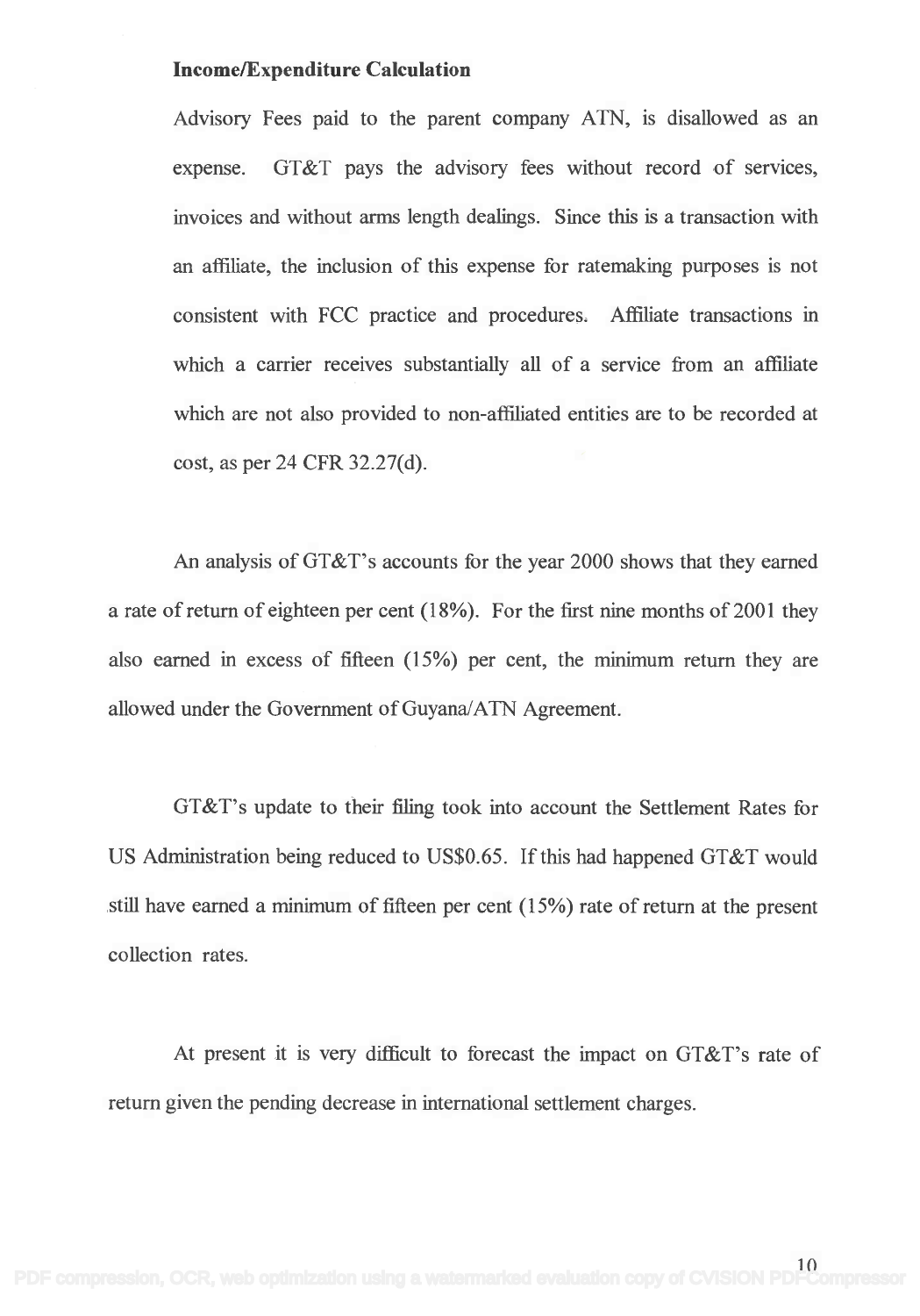Having regard to all the above the Commission finds that:-

GT&T 's rate of return is not less than the minimum to which they are entitled at GT&T 's rate of return is not less than the minimum to which they are entitled at the present, and the Commission hereby orders that the present, **and the Commission hereby orders that**

The current tariff be now confirmed as permanent with effect from the  $27<sup>th</sup>$  March 1998. 1998.

We attach hereto two schedules showing our calculations of rate base and revenue based We attach hereto two schedules showing our calculations of rate base and revenue based on GT&T's figures submitted to the Commission. on GT&T' s figures submitted to the Commission.

Dated this  $19<sup>th</sup>$  day of December 2001

Meural

Chairman

Prem Persaud C.C.H.

Hugh K. Seorge

Hugh George **Hugh George /.::-**

 $\ddot{\bullet}$ 

Member

John Willems A.A

Member

Badrie Persaud **Badrie Persaud**  $\overrightarrow{A}$  $\sum_{\alpha\in\mathbb{Z}}$ 

Member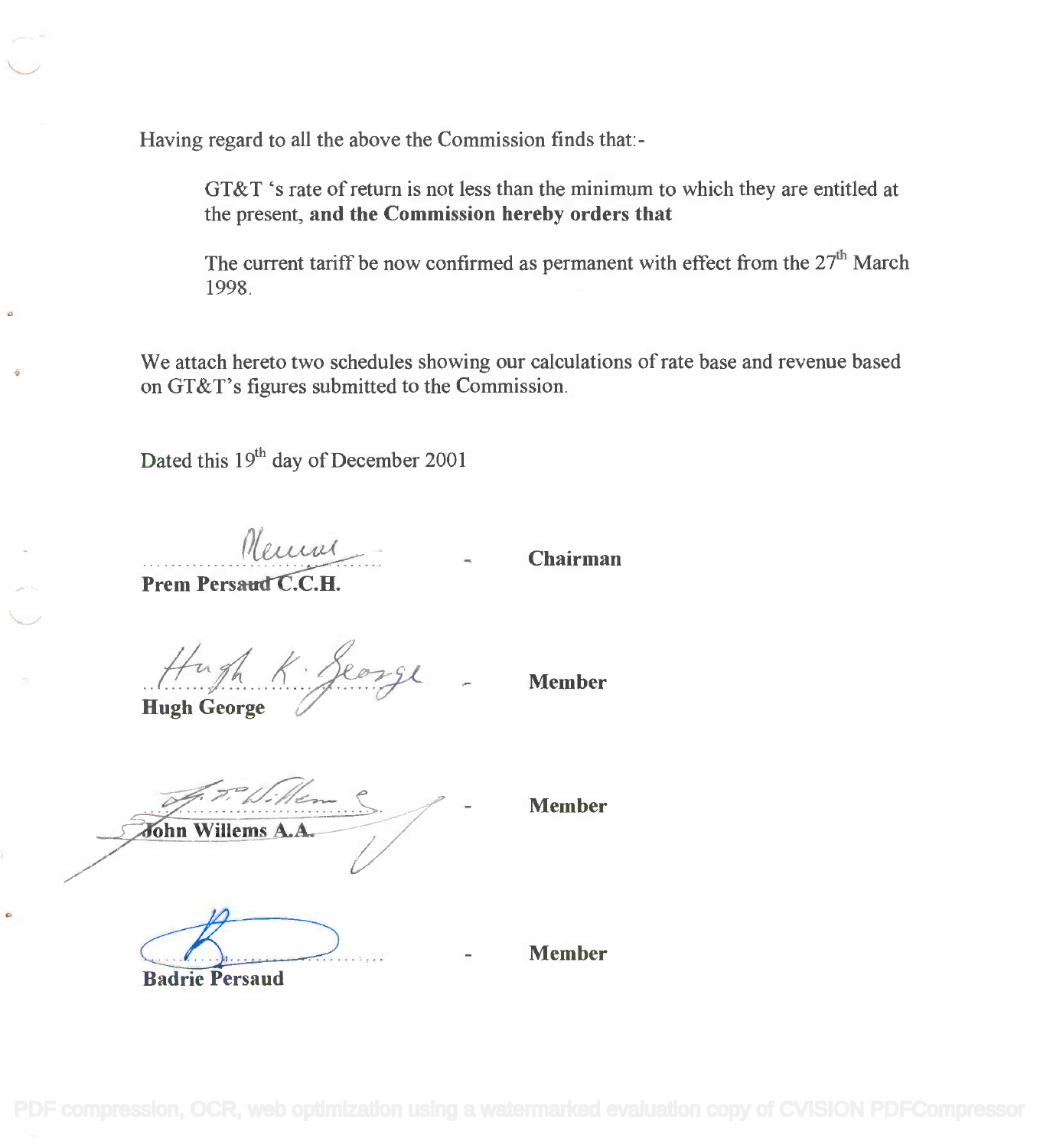#### ADJUSTED RATE BASE **ADJUSTED RATE BASE** GT&T - 2000 **GT&T - 2000**

|                                                                                                       |                                                                               | G\$'000      |
|-------------------------------------------------------------------------------------------------------|-------------------------------------------------------------------------------|--------------|
| Telephone Plant (Net)                                                                                 | 17,398,376                                                                    |              |
| Less Franchise Intangible                                                                             | $-1,036,145$                                                                  |              |
| Adjusted Telephone Plant                                                                              |                                                                               | 16,362,231   |
| Materials & Supplies                                                                                  |                                                                               | 857,145      |
| Prepayment                                                                                            |                                                                               | 83,589       |
| <b>Other Assets</b><br>Less Debt Service Res.                                                         | 786.548<br>$-702,000$                                                         | 84,548       |
| Uncoll. Authorised Rate Increase                                                                      |                                                                               | 215,720      |
| <b>Working Captial</b>                                                                                |                                                                               |              |
| Cash<br>Acct. Rec'able<br>Acct. Payable<br><b>Accured Liabilites</b><br><b>Accured Taxes</b><br>Total | 4,348,962<br>3,075,166<br>$-779.024$<br>$-675,819$<br>$-891,031$<br>5,078,254 |              |
| Working Capital Allowance                                                                             |                                                                               | 1,000,000    |
| <b>Customers' Deposit</b>                                                                             |                                                                               | $-225,034$   |
| Deferred Income tax                                                                                   |                                                                               | $-3,358,331$ |
| Adjusted Rate Base                                                                                    |                                                                               | 15,019,868   |
| 15% of Rate Base                                                                                      |                                                                               | 2,252,980    |

#### RATE ANALYSIS **RATE ANALYSIS** GT&T Year 2000 **GT&T Year 2000**

|                                         | YEAR 2000      |  |
|-----------------------------------------|----------------|--|
|                                         | <b>AVERAGE</b> |  |
|                                         | G\$'000        |  |
| <b>CURRENT ASSETS</b>                   |                |  |
| Cash                                    | 4,348,962      |  |
| Accounts Receivable                     | 3,075,166      |  |
| <b>Materials and Supplies</b>           | 857,145        |  |
| Prepayments and other Current           | 83,589         |  |
|                                         |                |  |
| <b>Total Current Assets</b>             |                |  |
|                                         | 8,362,195      |  |
|                                         |                |  |
| Telephone Plant                         | 24,399,088     |  |
| Franchise Intangible                    | 1,036,145      |  |
| <b>Less Accumulated Depreciation</b>    | $-8,203,357$   |  |
|                                         |                |  |
| Net Telephone Plant                     | 17,398,376     |  |
|                                         |                |  |
| Uncolled authorised rate increase       | 215,720        |  |
| <b>Debt Issuance Costs</b>              | o              |  |
| <b>Other Assets</b>                     | 786,548        |  |
|                                         |                |  |
| <b>TOTAL ASSETS</b>                     | 26,596,172     |  |
|                                         |                |  |
|                                         |                |  |
| <b>CURRENT LIABILITIES</b>              |                |  |
|                                         |                |  |
| <b>Accounts Payable</b>                 | 779,024        |  |
| <b>Accrued Liabilities</b>              | 669,202        |  |
| <b>Accrued Interest</b>                 | 6,617          |  |
| <b>Accrued Taxes</b>                    | 891,031        |  |
| Advanced Payments and Customer Deposit. | 225,034        |  |
| Current Portion of LTD                  | 569,086        |  |
|                                         |                |  |
| Total Current Liabilities               | 5,473,113      |  |
|                                         |                |  |
| Long-Term Debt                          | 1,016,318      |  |
| Due to Affiliates                       | 242,894        |  |
| Deferred Taxes                          | 3,358,331      |  |
| Other Liabilitties                      | 0              |  |
|                                         |                |  |
| <b>Total Liabilities</b>                | 7,757,311      |  |
|                                         |                |  |
| Stockholders' Equity                    |                |  |
| Capital Stock                           | 22,371,875     |  |
| <b>Retained Earnings</b>                | 16,097,208     |  |
| Cumm Cur                                | 4,436,339      |  |
| <b>Total Stockholders' Equity</b>       | 18,861,611     |  |
|                                         |                |  |

[PDF compression, OCR, web optimization using a watermarked evaluation copy of CVISION PDFCompressor](http://www.cvisiontech.com)